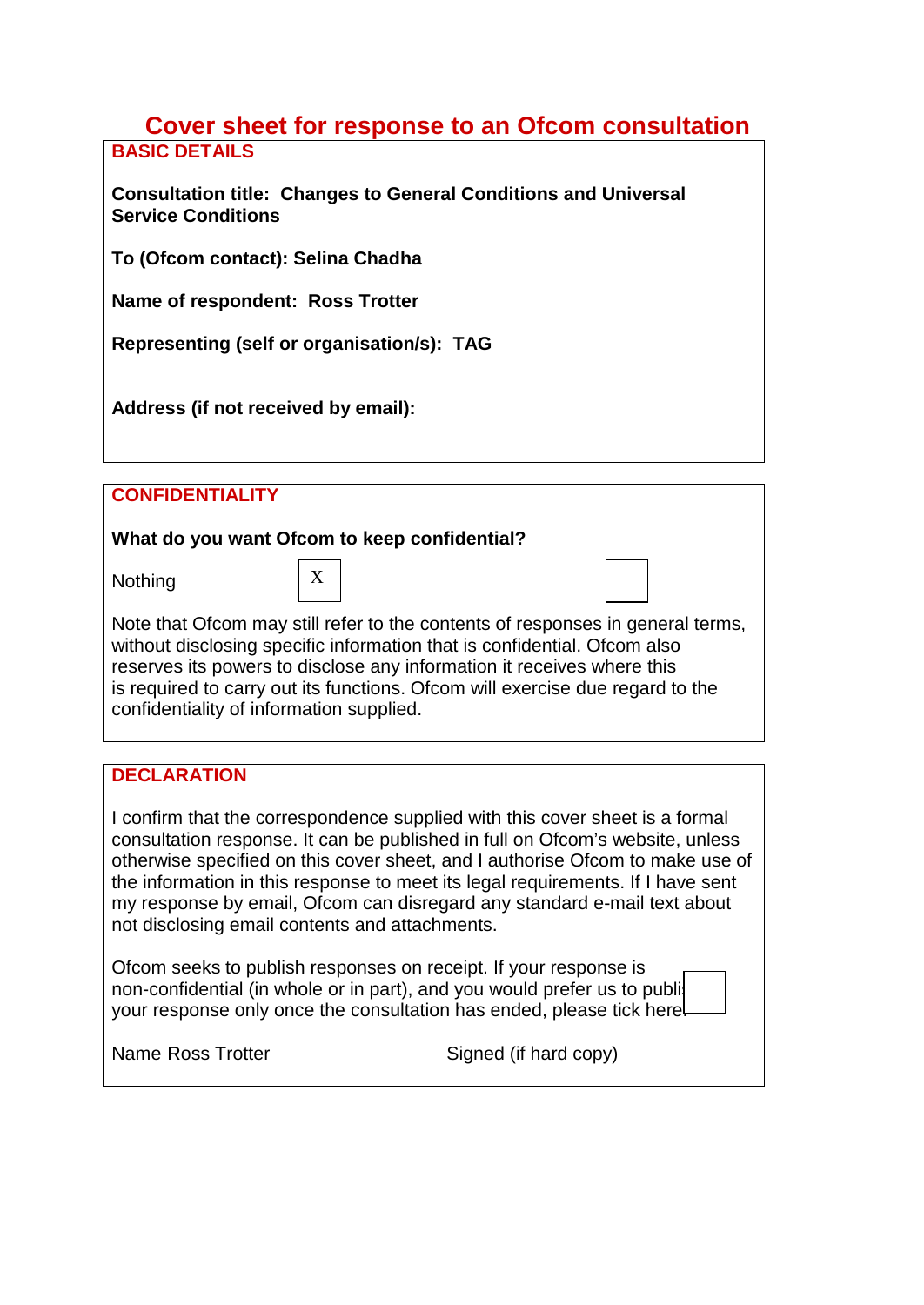### **Changes to General Conditions and Universal Service Conditions – Ofcom consultation Response from TAG**

- 1. TAG welcomes the opportunity to respond to the Ofcom consultation of Changes to General Conditions and Universal Service Conditions. TAG is a consortium of national and regional organisations for deaf people in the UK and promotes equality of access to electronic communications, including telecommunications and broadcasting, for deaf, deafened, hardof-hearing, deafblind people and sign language users. In this response the word "deaf" will be used to cover the complete range of hearing loss unless otherwise specified.
- 2. TAG understands that Ofcom intends to publish a separate consultation document on the future of relay services for deaf people and a further consultation on changes required for General Condition 15 generally. TAG is greatly concerned that this piecemeal approach separates issues that should be discussed together, and further delays the implementation of urgently needed solutions that have been required for many years in order to provide equality of access to relay services and services for disabled customers. TAG urges Ofcom to publish these further consultations with the minimum of delay and to implement much needed reform in the shortest possible timescale.
- 3. TAG agrees that the trial of the Emergency SMS service has been a success, and that it is a useful addition to the range of services that are available. Safeguarding its continuance for the future is obviously essential. TAG's response to the part of question 6 that says "Do you agree with our proposals…to mandate the provision of emergency SMS?" is therefore that we agree. However, we wish to make it very clear that we do not agree with the part of question 6 that implies that this action will "ensure equivalent access to the emergency services for disabled users", and that we regard the inclusion of those words as part of the question posed as incorrect and unhelpful.
- 4. While Emergency SMS is a valuable service for some people it does not, by itself, create functionally equivalent access, as that requires a real time dialogue between the user and the emergency services which a store and forward service such as SMS cannot provide. Nor does it meet the needs of all deaf people, especially those whose first language is sign language. It is therefore imperative that video access to the emergency services for sign language users is made available as soon as possible, and this is yet another reason why the delay in consulting on and implementing modernized relay services, including video relay, is not acceptable. We note that the consultation document itself admits in paragraph 8.7 that access to IP relay from a smartphone would deliver greater functional equivalence than Emergency SMS, and TAG completely agrees with that statement. IP relay access would allow both video relay and captioned relay from mobile handsets and only in this way can a real time dialogue, which is the essential feature of equivalence, be achieved.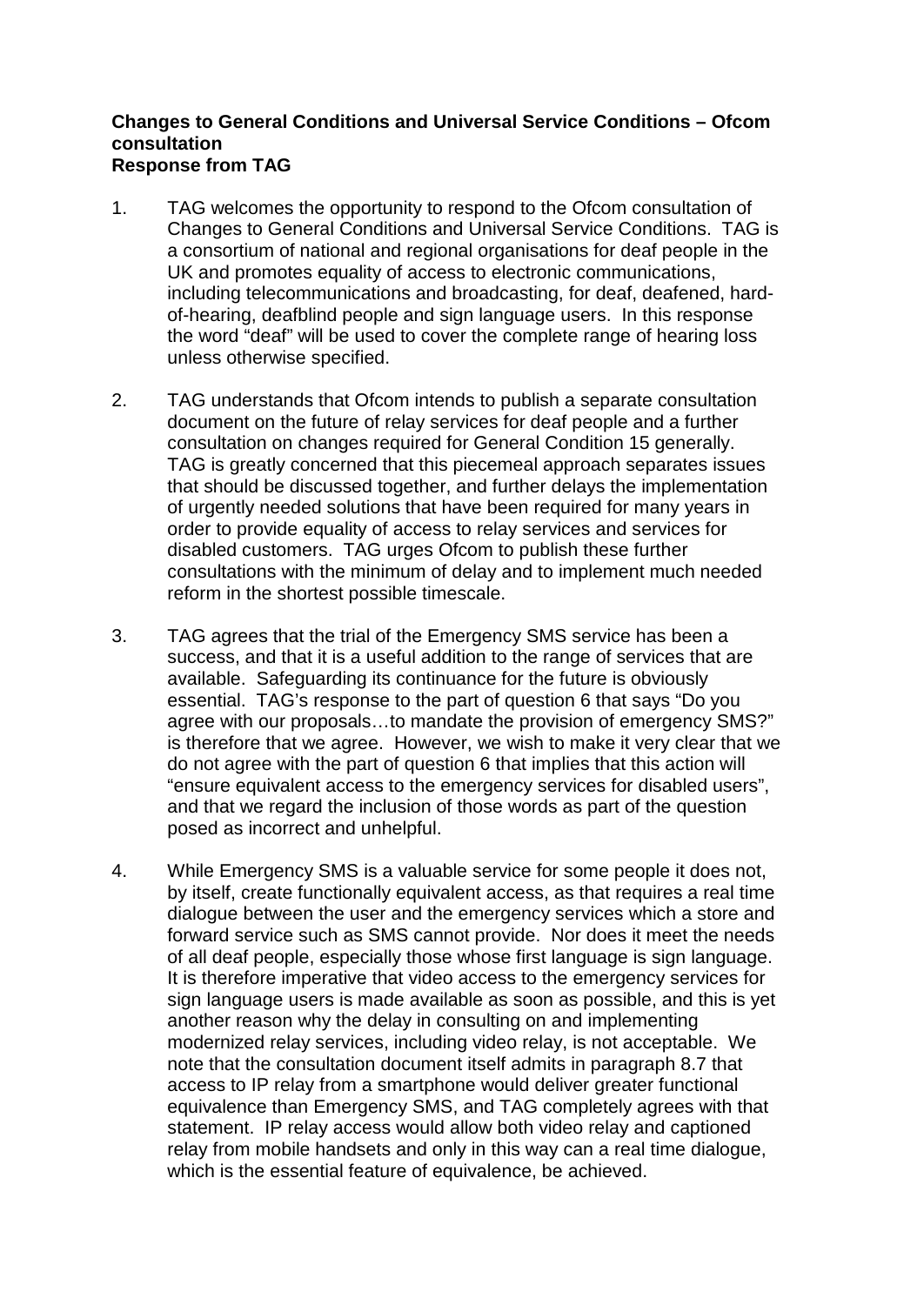- 5. In TAG's opinion the delay in consideration of these issues is not acceptable. Mandating the provision of an Emergency SMS service should be one element of the review of General Condition 15, and this review should have been carried out as part of the current consultation and not delayed to a later date, which will also delay implementation of much needed improvements. To imply by the wording of question 6 that mandating of Emergency SMS will ensure equivalent access is misleading and wrong.
- 6. TAG notes the proposal is to mandate access to the Emergency SMS service by both 999 and 112, and agrees that if the service is to be equivalent to that available for hearing people this is necessary. TAG's understanding is that SMS Emergency access via 112 is not currently available from all providers. If this proposal is carried forward TAG believes it must be widely advertised.
- 7. TAG notes that the Emergency SMS service will remain a registration service, and we understand the reasons for this. However, we are concerned about the availability of the service to deaf visitors to this country, especially with the Olympics taking place in London in 2012. We note that paragraph 8.10 states that prepaid SIMs are available at airports and retailers, which would allow foreign visitors to buy one and register it, but TAG is not convinced this is widely known. We therefore believe that there must be considerable publicity to raise awareness both here and in other countries. Obviously deaf organizations have a part to play in this, but TAG considers Ofcom must require mobile providers to publicise this as widely as possible, and that Ofcom must also do so itself. Just as obviously availability to foreign visitors is another reason for mandating access via 112 as well as 999, since the former is the single European emergency call number.
- 8. In response to question 7 TAG strongly feels that this scheme should be extended to 116 numbers for schemes of social value, especially where the child helpline service is concerned. Deaf children may not be able to contact the service by other means, especially if the only access to a phone via Text Relay is in a location where they are at risk. SMS access to 116111 would also allow deaf children to make a helpline call with greater privacy, which may be essential if they are in a situation where they are at risk. Also children in the present day tend to prefer to use mobile communication. For all these reasons TAG does not agree that the measures already in place are sufficient and believes that amendments to GC 15 are needed to allow SMS access to 116 numbers, especially for child helpline services.
- 9. The current consultation does not address the meaning of "equivalence" as it relates to services for deaf and disabled people apart from the rather cursory mention in paragraphs 8.29-8.34. We have already expressed our concern on splitting issues that should be considered together into three separate consultations. A full discussion of the meaning of equivalence is